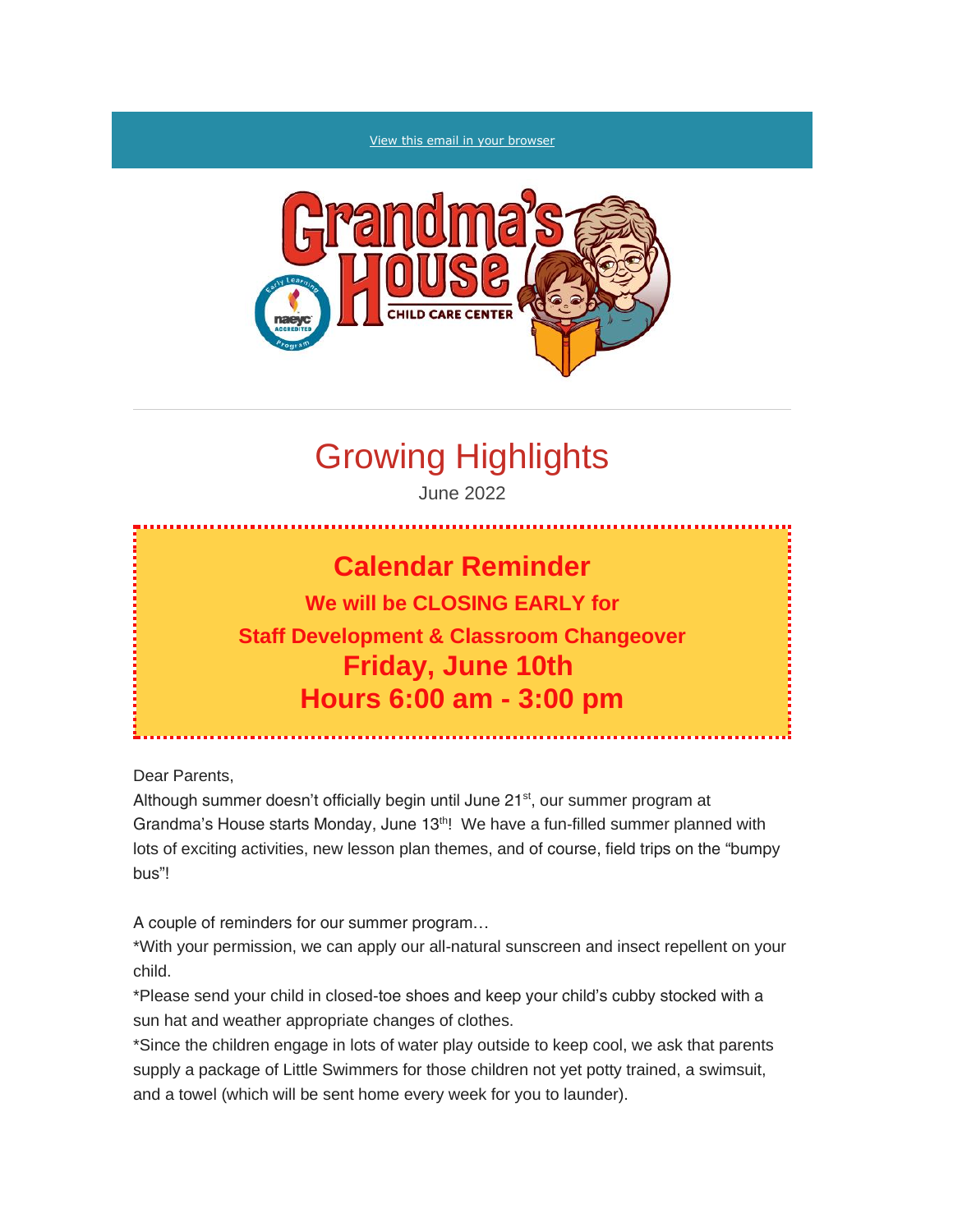As always, please make sure to label these items with your child's name.

Thanks, *Kristie Potter*, Director [kpotter@grandmashouse.org](mailto:kpotter@grandmashouse.org)



### *Summer Program Stars June 13th*



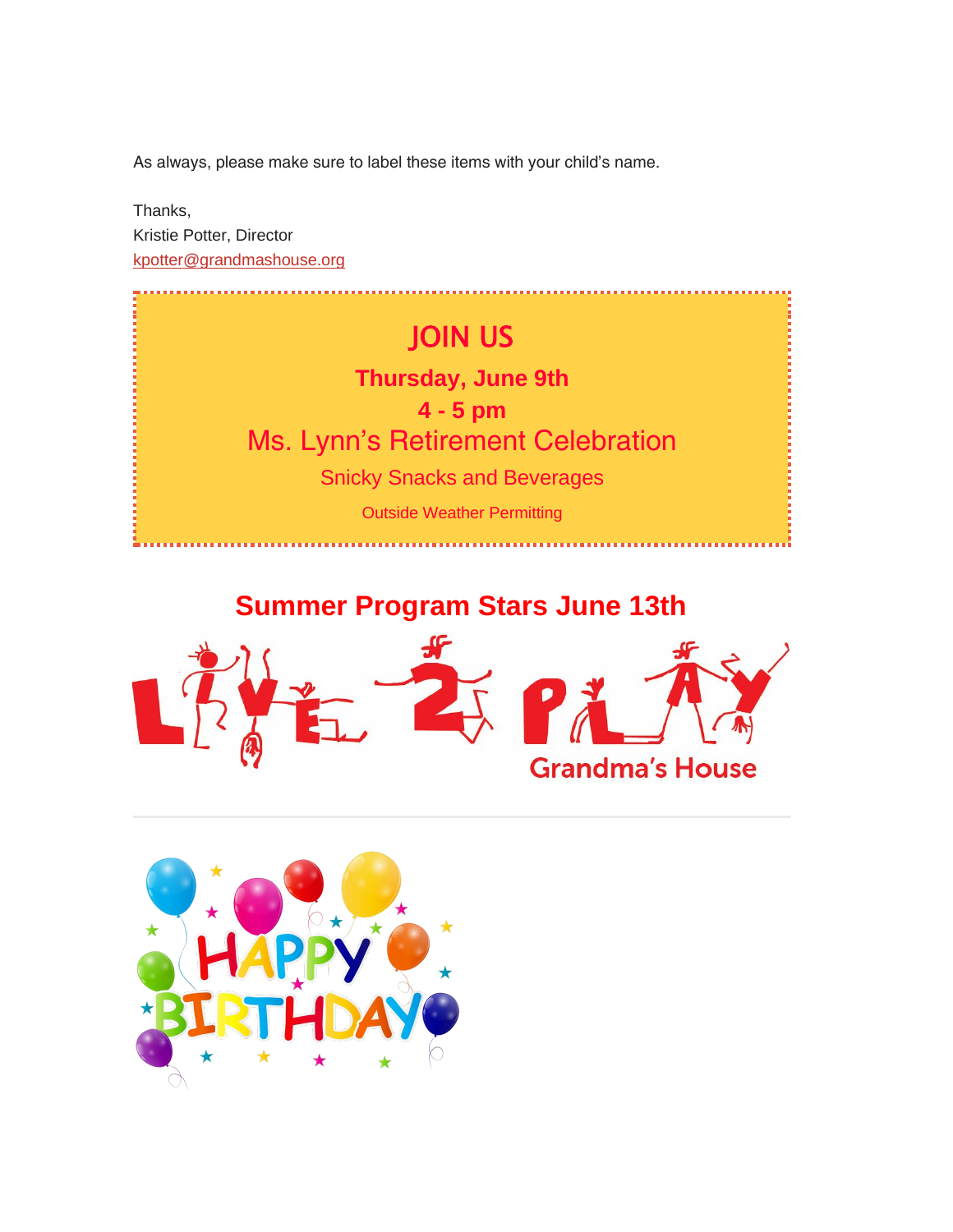#### **June**

- 2 Ms. Claire
- 3 Sully H.
- 3 Ms. Kaitlin
- 5 Ella G.
- 6 Kali A.
- 6 Joseph P.
- 6 Mason R.
- 8 Asher S.
- 12 Clara R.
- 12 Audrey S.
- 14 Vivian P.
- 18 Scarlett M.
- 19 Ryan C.
- 20 Thalia T.
- 27 Lyla B.

### **July**

- 1 Theodore H.
- 3 Thomas C.
- 7 Ruby R.
- 9 Ainsley G.
- 10 Skye J.
- 13 Theodore M.
- 15 Brooke F.
- 18 Graham M.
- 18 Gianluca R.
- 19 Amiya W.
- 19 Ms. Theresa
- 22 Vera C.
- 22 Josephine Y.
- 23 Franklin W.

#### **July**

| <b>U</b> uly           |                 |  |
|------------------------|-----------------|--|
| <b>Ms. Sheryl</b>      | <b>30 Years</b> |  |
| Ms. Sam L.             | 5 Years         |  |
| <b>Mr. Terry</b>       | 5 Years         |  |
| Ms. Aleksandra 3 Years |                 |  |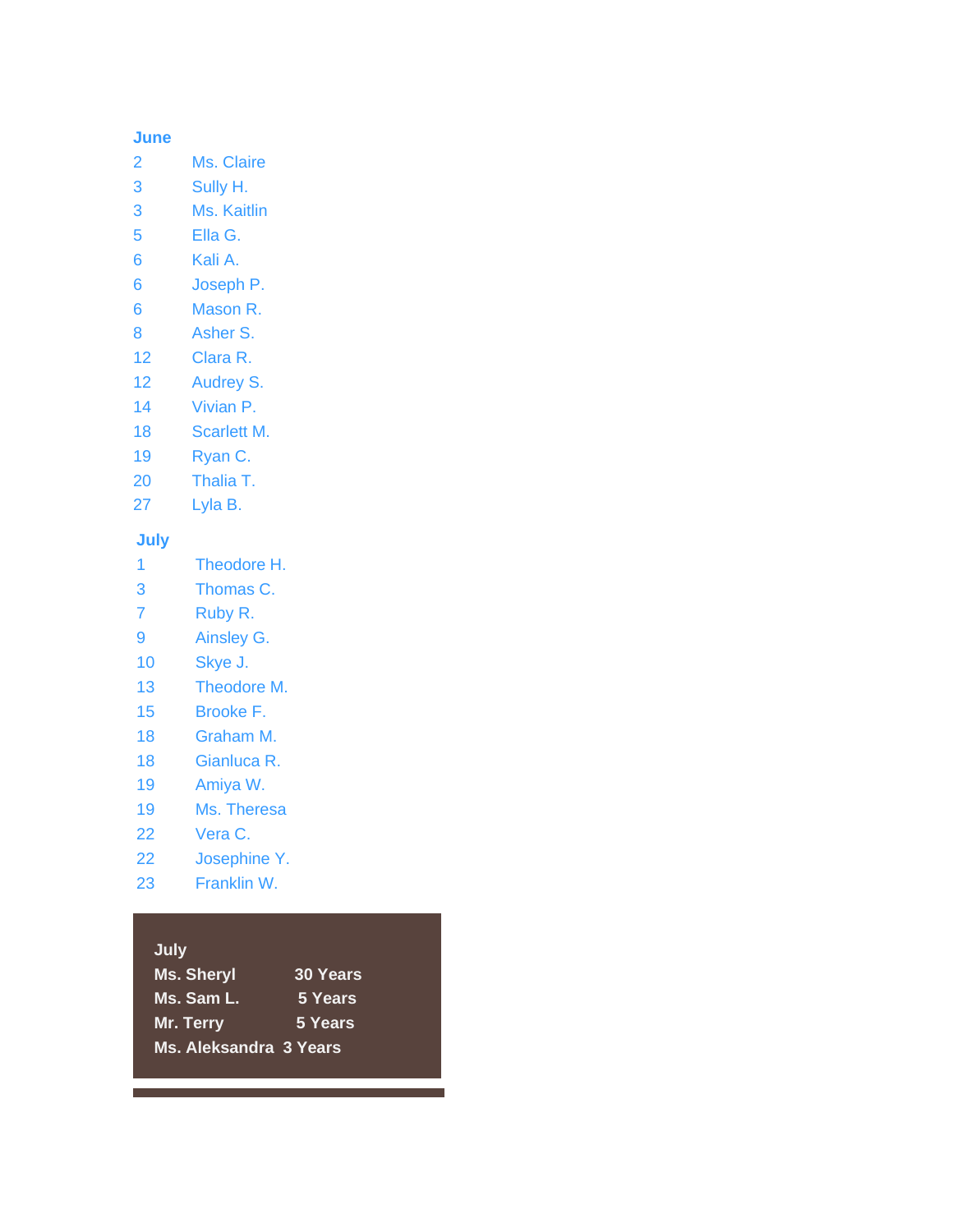*Ms. Destiny 3 Years Ms. Maddy 2 Years*



#### *Young Infants*

We are so excited to start the summer program with your babies this year. We have some fun activities and projects planned for this month. Last month, we had a lot of different learning projects and we read books about vegetables and fruits. It will be a very busy month; all the children will learn and reach new milestones. Soon some will sit up on their own, some will crawl. The children really enjoy all the stories, songs, and interactions that they receive from the teachers each day. In June we will read: *Whose Nose and Toes?* By John Butler. *Does a Kangaroo Have a Mother, Too?* By Eric Carle, and *Good Night Gorilla* by Peggy Rathmann. Children enjoy being outside after a long winter, so we will walk outside and watch animals moving around. We will name these different animals for the babies (birds, squirrels, ducks, dogs, cats, rabbits). Children will also learn how to make their hands and eyes work together in order to reach objects. It's very important for

#### *Toddlers*

Summer has arrived. Please bring in Little Swimmers as we are looking forward to outside water play! Once the weather is nice, we like to be outside as much as possible. We will be doing water play activities and art outside with water and paint brushes. Inside the classroom, we will be focusing on putting linking toys together and trying to take them back apart as we work on our fine motor skills. We will also be working on matching different objects and pictures such as farm animals and shapes. We are looking forward to taking lots of walks to the park.

*Toddlers, Ms. Jennifer & Ms. Alyssa*

#### *Almost 2's*

It has been an interesting Spring with some cold days and some hot days! We enjoyed the fresh air as much as possible on the nicer days. Our upcoming themes are pizza and ice cream. We will talk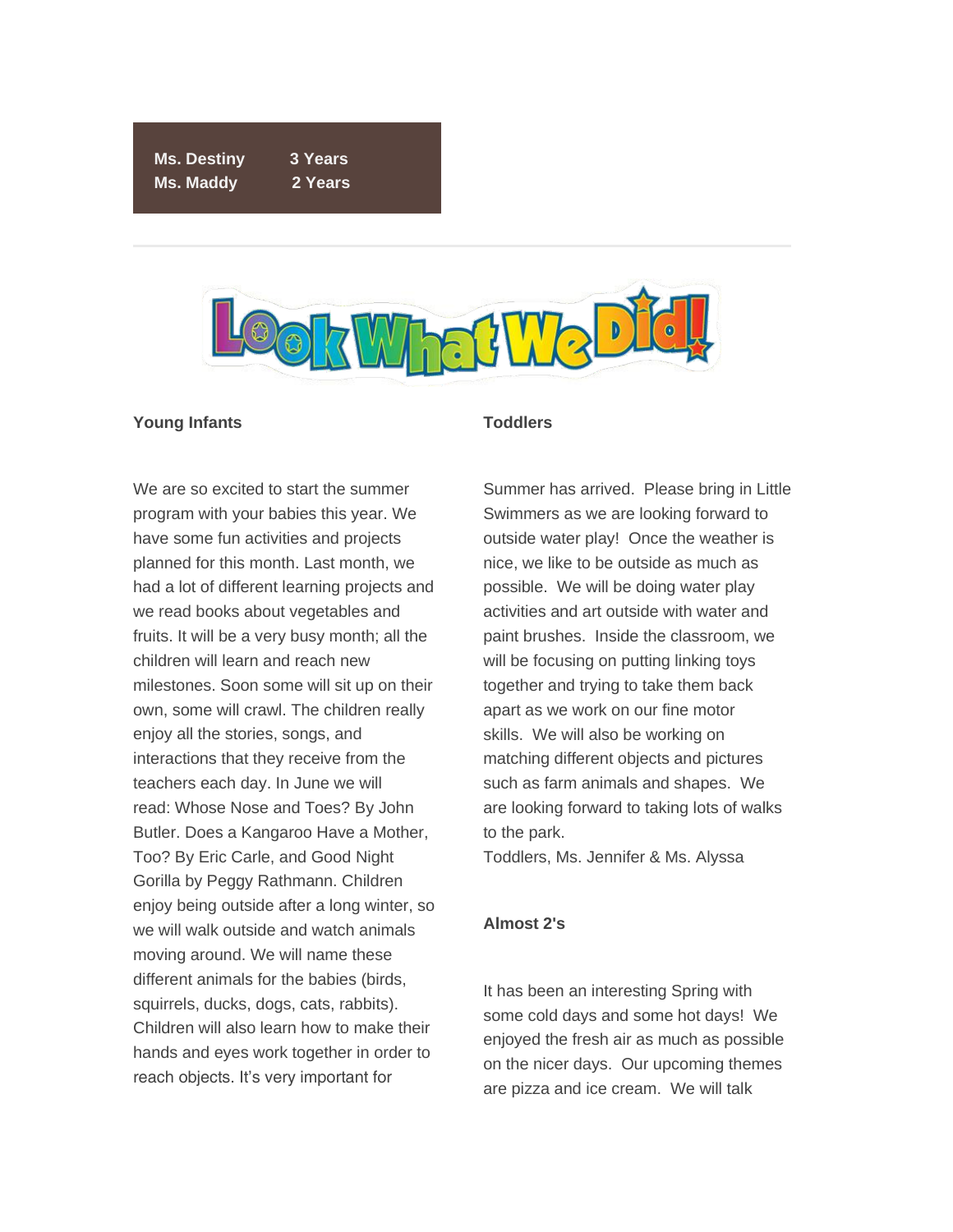babies to search for a voice. This skill will help them learn how to locate the source of a sound.

Please take a look around our classroom to see projects and pictures of what we have been up to. We are always happy to answer any questions you may have. Have a wonderful summer.

*Young Infants, Ms. Alex & Ms. Jamie*

#### *Infants*

Our summer program is just around the corner, and we are looking forward to lots of walks to the park and through our surrounding neighborhood. Some of our older infants have moved up to the next classroom and we will miss them dearly. However, we welcome our newcomers with open arms. We look forward to watching them grow, learn, and develop new skills. A portfolio focus we are working on is signing "more". Giving your infant the opportunity to learn sign language helps to speed up speech development. It also will help reduce frustration by giving them a means to communicate before they know how to talk. More importantly, it increases parent-child bonding. *"Sign language is a dance with words to be enjoyed from babyhood through childhood to adulthood"* - Marilyn Daniels. Have a fantastic summer! As always, be safe, happy, and healthy! *Infants, Ms. Judeen & Ms. Sam*

about the differences between hot and cold and will read books to help with our language development. Some of the books we will read are "How Do You Make Pizza?", "I Want Ice Cream" and "Should I Share My Ice Cream?" We look forward to pizza art and making ice cream. We will continue matching egg numbers and other shapes and colors. We enjoy seeing your children grow and look forward to our summer program. *Toddlers, Ms. Theresa*

#### *2's*

We have enjoyed teaching, loving, and helping our friends grow over our time with them. We have learned how to put on our winter gear, take on/off our shoes, and learned some shapes and colors. We are working on self-help skills and the first stages of potty-training. Other things we are continuing to work on is color recognition. This is something that can also be practiced at home. You can ask your child to tell you the color of different objects. Such as "What color is your shirt?", etc. We appreciate all the love and gifts families gave us for Teacher Appreciation week. We love our families, and we hope you have a fun, safe and relaxing summer.

*2's, Ms. Salessa & Ms. Brittannie*

*2 1/2's*

#### *Older Infants*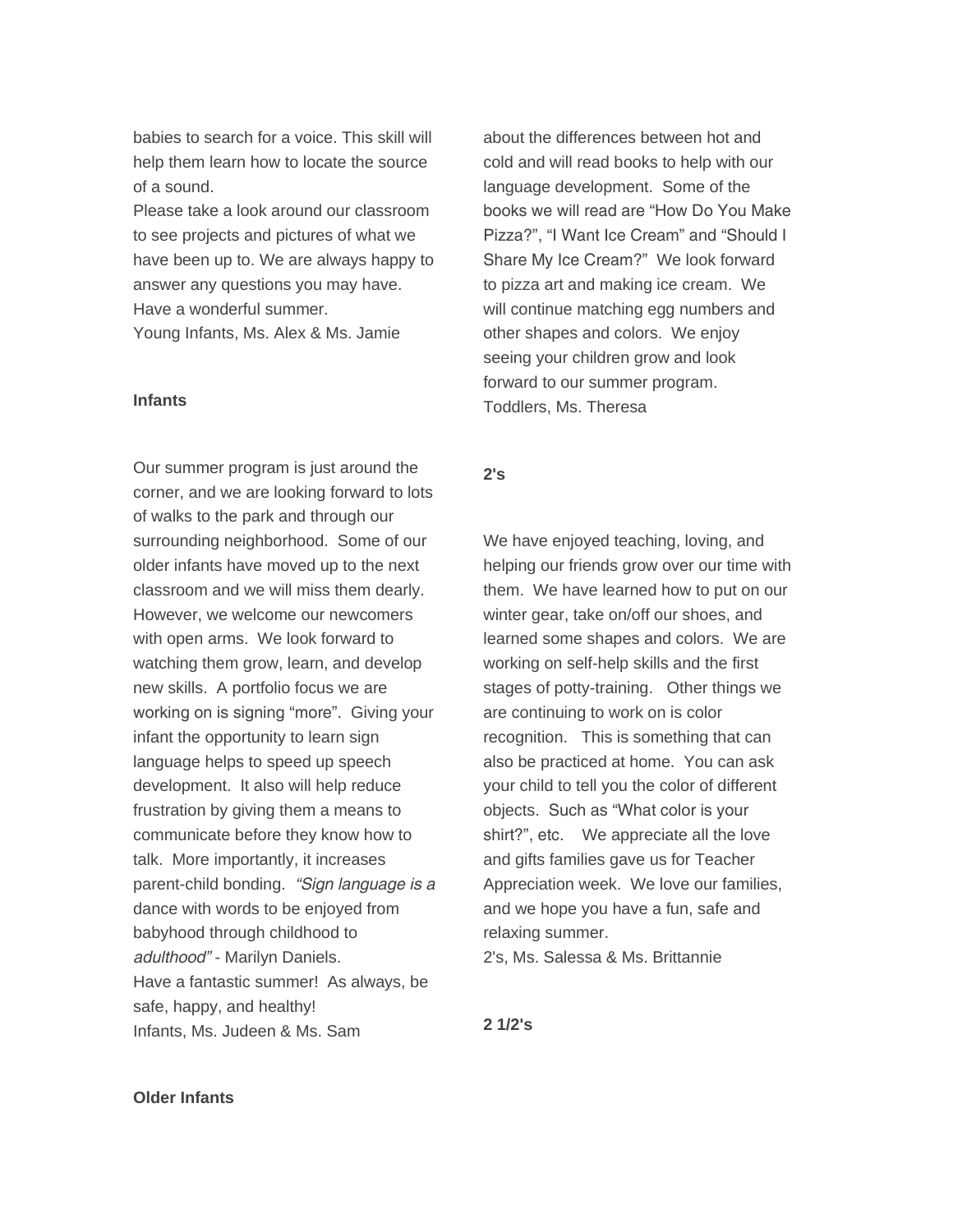With the weather starting to get nice again, we rolled down the top on our convertible and did a unit on transportation. We engaged in pretend play by practicing rolling cars and then we learned about gravity as we watched the cars roll down ramps. We tried imitating the familiar sounds of "beep-beep-beep" and "shh-shh-shh" as we sang "The Wheels on the Bus". We also tried to find our image in one of the train cars that were velcroed to our carpeted wall. After learning about the different types of transportation, we headed out to meet our new friends on Sesame Street. While we were there, we matched certain Sesame Street characters that were contrasting colors like blue Grover with orange Ernie and red Elmo with green Oscar the Grouch! We clapped our hands to classic Sesame Street songs like the theme song and "It's Not Easy Being Green". On our trip back to the classroom, the babies really started to notice just how nice the weather was getting and began to worry that they didn't have warm weather clothes in their cubbies. We assured them that you would all check to make sure those cold winter clothes went home and that they would have summer clothes in their cubbies.

*Older Infants, Ms. Christie & Ms. Emma*

#### *Young Toddlers*

May has finally brought us Spring! Yay! Now here comes summer Summer is near! As we prepare, we could encourage all parents to start switching out winter clothing for warmer weather attire. Feel free to bring water bottles, sunhats, and extra clothes. Thanks in advance for those of you who have started to bring things in early. In the month of May, we focused on independence and self-help skills. Secondly, we learned advanced math skills such as 1:1 correspondence. These are some easy tips you can use at home. With independent skills, have your children try and dress themselves for school. Pulling up pants, putting shoes on and flipping coats are all examples of things we work on daily. Practice makes perfect! In the month of June, our focuses are fine motor and identifying and expressing our emotions. If you have extra plastic bags at home, we will take them! Thank you and have a great month! *2 1/2's, Ms. Johnnetta & Ms. Destiny*

#### *3's*

This past month has been a trip to say the least. Between the crazy weather and quarantines, we are looking forward to getting back to normal! We spent the past few weeks talking about springtime, flowers, and bugs; all while practicing our letter recognition, cutting, and patterns. Over the next couple of weeks, we will continue working on these skills while also learning about and acting like superheroes. Just a reminder, if you haven't already, please take home any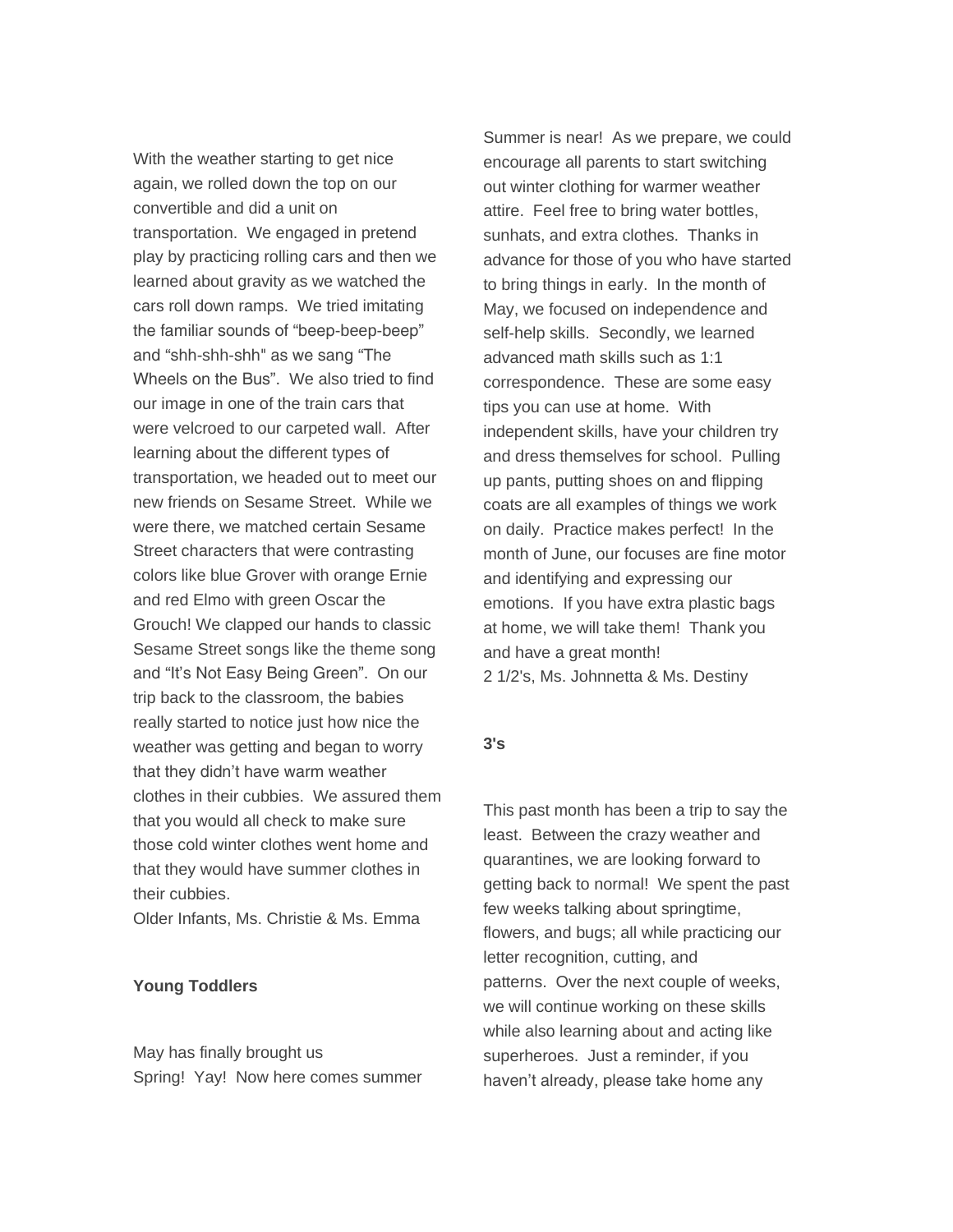weather which means we will be able to explore and learn outside. Please update your child's cubby with weather appropriate clothes such as shorts, short sleeve shirts, sun hats and sunscreen (if you prefer a specific brand). This past month was all about children's songs. We sang familiar children's songs, explored cause and effect relationships, and worked on opening and closing plastic eggs. This month we will play with toys, read books and sing songs about zoo animals. We will encourage independence by encouraging the children to feed themselves with a spoon. We are looking forward to summer and are ready to explore!

*Toddlers, Ms. Pakou & Ms. Maddy*

#### *Toddlers*

A tremendous amount of social and emotional development takes place during early childhood in our classroom. As your child's social world expands, they must learn more about their emotions as well as those of other people. This month we worked on socio-emotional development in our classroom . In the classroom, we provide the opportunity for the children to develop skills for entering into social groups, developing friendships, and learning to help. The activities we do are very simple. A simple dump and fill activity can help the children socialize. By sitting on the floor with the children with the activity, the children's favorite is dumping and filling with straws, we can

winter gear and make sure your child has appropriate summer clothes in their cubby along with a water bottle. Thank you! *3's, Ms. Claire & Ms. Samantha*

#### *4's*

*"Every child deserves a champion – an adult who will never give up on them, who understands the power of connection and insists that they become the best that they can possibly be."* - Rita Pierson This is my last newsletter before retiring in June. I can only hope that I played the role of "champion" to the best of my ability in the life of your child. To all the families (past and present): thank you for the privilege of sharing your child with me. I have learned more from them than I ever could have taught them. Speaking of learning, this month we have focused on things that grow and what they need to grow. We explored the parts, life cycle, and characteristics of plants, flowers, and pond animals. That being said, the children have three favorites. The first was becoming a scientist by investigating, observing, and collecting data of different plants and flowers. Next was our dramatic play area. We added a "pond" and sorted animals that make a pond their habitat. Finally, if they did not mention it, ask your child about making rain in a plastic jar. At home and at the grocery store, look and see what plants you eat. Is it the root, stem, leaf, or flowers of the plant? Have a taste test party and sample some new foods.